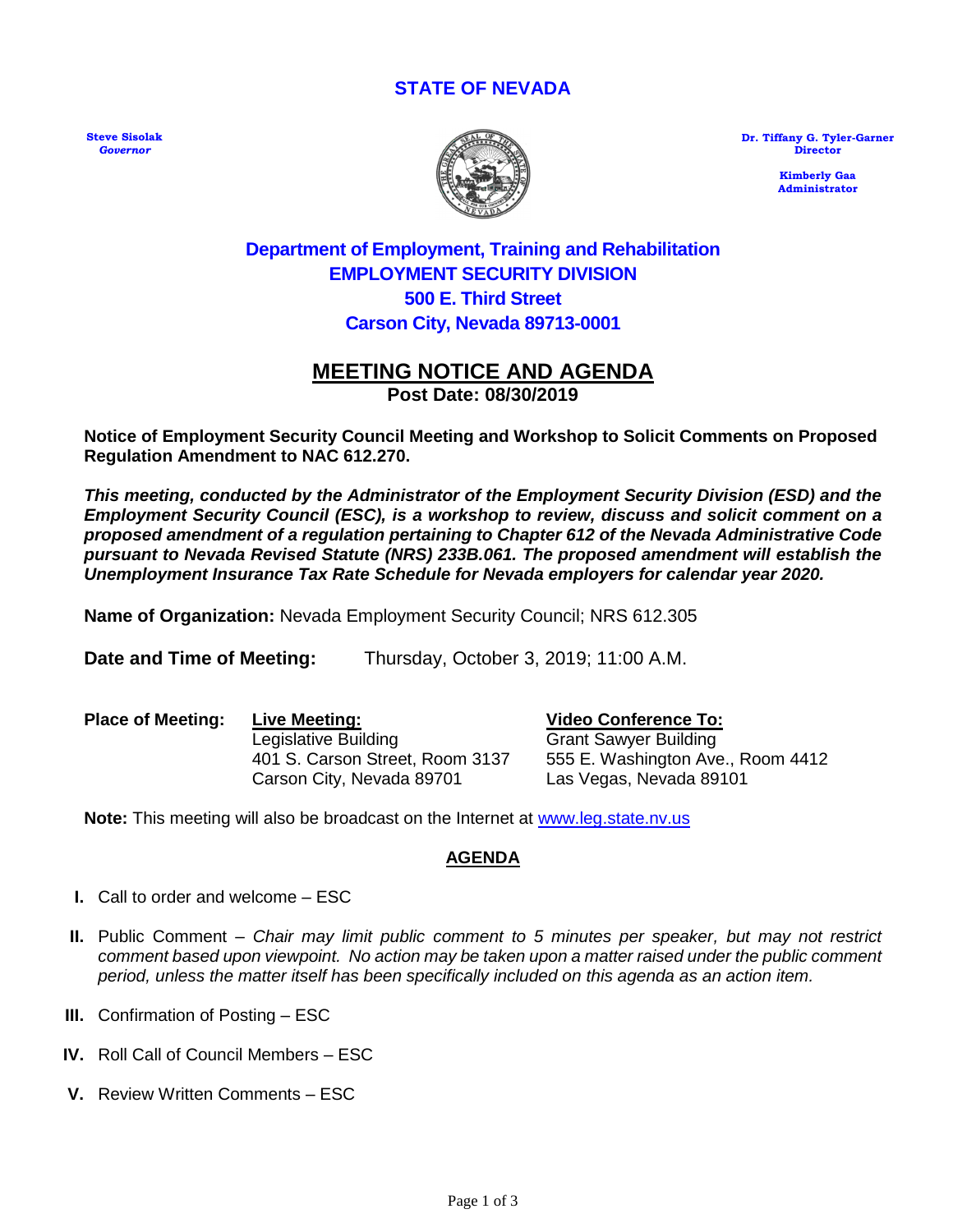- **VI.** *\* For possible action:* Discussion and action regarding Approval of Minutes from the October 3, 2018 Employment Security Council Meeting – ESC
	- A. Public Comment *Chair may limit public comment to 5 minutes per speaker, but may not restrict comment based upon viewpoint. No action may be taken upon a matter raised under the public comment period, unless the matter itself has been specifically included on this agenda as an action item.*
	- B. Approval of October 3, 2018 Minutes
- **VII.** Economic Outlook and Unemployment Insurance Update
	- A. Economic Projections and Overview R&A/DETR
	- B. Review of UI Trust Fund R&A/DETR
	- C. Tax Schedule Explanation ESD/DETR
- **VIII.** Public Comment on Tax Rate Schedule *Chair may limit public comment to 5 minutes per speaker, but may not restrict comment based upon viewpoint. No action may be taken upon a matter raised under the public comment period, unless the matter itself has been specifically included on this agenda as an action item.*
	- **IX.** *\* For possible action:* Council Adoption of Recommended Unemployment Insurance (UI) Tax Rate Schedule for Calendar Year 2020 (Nevada Administrative Code 612.270) – ESC
	- **X.** Closing Public Comment *Chair may limit public comment to 5 minutes per speaker, but may not restrict comment based upon viewpoint. No action may be taken upon a matter raised under the public comment period, unless the matter itself has been specifically included on this agenda as an action item.*

#### **XI.** *\* For possible action:* Adjournment

**Agenda items may be taken out of order. Two or more agenda items may be combined for consideration. An item may be removed or discussion on an item may be delayed at any time.**

A copy of the meeting Notice and Agenda can be requested either in person or by written request to the Department of Employment, Training and Rehabilitation; Employment Security Division, 500 E. Third Street, Carson City, Nevada 89713 or telephone Joyce Golden at (775) 684-3909 or fax request to (775) 684-3910. Copies of pertinent documents will also be made available on the DETR website at: http://detr.nv.gov

**NOTE**: Written comments must be received by the Employment Security Division on or before September 26, 2019, at the following address:

Attn: Joyce Golden Department of Employment, Training and Rehabilitation Employment Security Division 500 E. Third Street, Carson City, NV 89713

**NOTE**: Persons with disabilities who require reasonable accommodations or assistance at the meeting should notify the Employment Security Division in writing at 500 E. Third Street, Carson City, Nevada 89713, or call Joyce Golden at (775) 684-3909 *(for individuals who are deaf or have hearing disabilities, dial TTY (800) 326-6868 or 711 for Relay Nevada)* or send a fax to (775) 684-3910 within 72 hours of meeting date and time. Supporting materials as provided for in NRS 241.020(5) may be obtained by contacting Joyce Golden at the above-noted contact information.